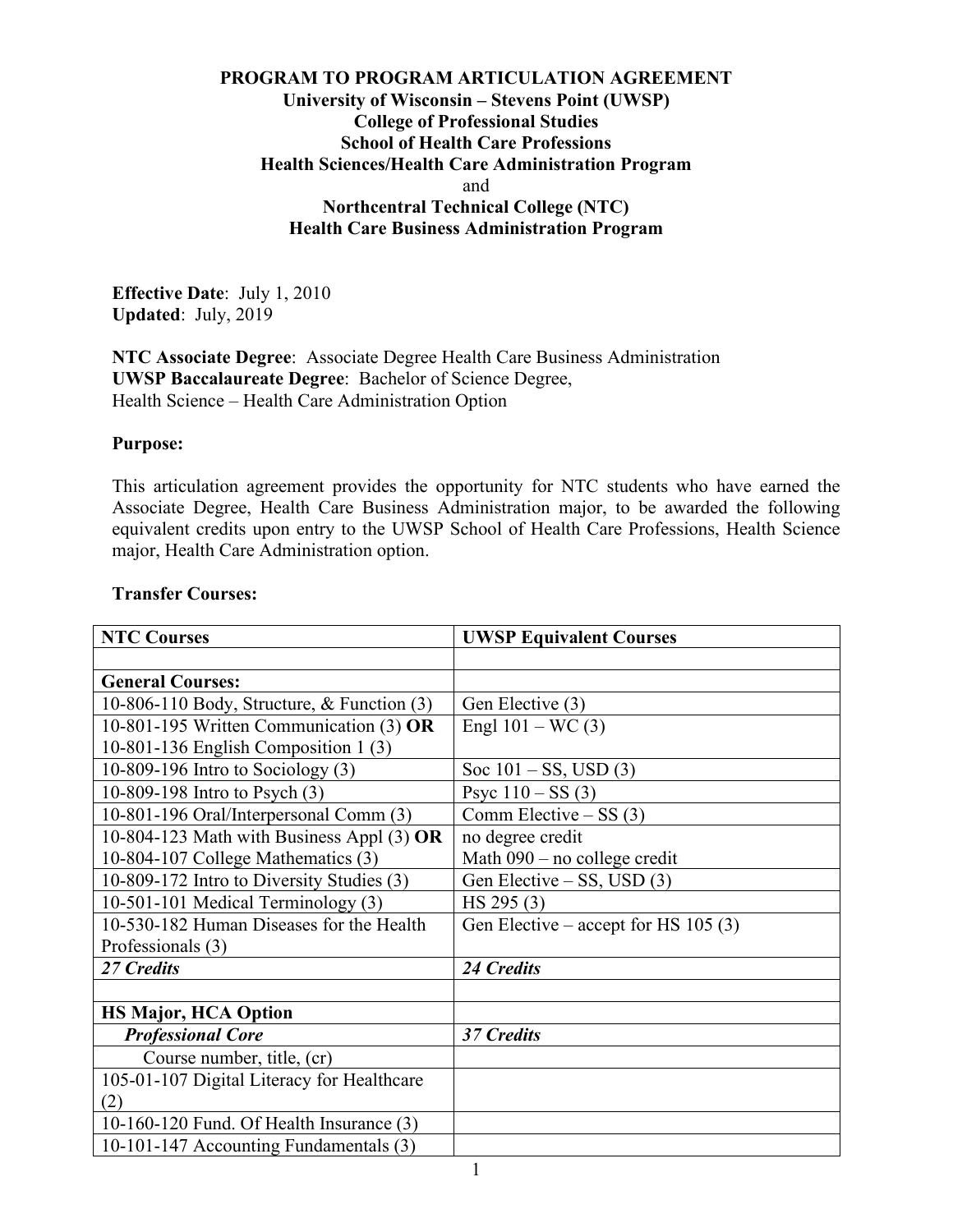| 10-160-131 Admin & Org. of Health Care (3) |                                             |
|--------------------------------------------|---------------------------------------------|
| 10-530-162 Foundations of HIM $(3)$        | Accept for HS 150 Intro. to Informatics (1) |
| 10-530-184 CPT Coding (3)                  |                                             |
| 10-160-122 Long-term                       |                                             |
| Care/Medicare/Medicaid (2)                 |                                             |
| 10-160-130 Integrating Del & Fin Health    |                                             |
| Care $(3)$                                 |                                             |
| 10-530-197 ICD Diagnosis Coding (3)        |                                             |
| 10-530-199 ICD Procedure Coding (2)        |                                             |
| 10-104-103 Customer Service $(2)$ OR       |                                             |
| 10-501-104 Culture of Healthcare $(2)$     |                                             |
| 10-160-121 Foundations of Health Care      |                                             |
| Management & Finance $(3)$                 |                                             |
| 10-160-140 Health Care Business Service    |                                             |
| Internship $(3)$                           |                                             |
| 10-530-185 Health Care Reimbursement (2)   |                                             |

## **REQUIRED COURSES: (Total 83-87 credits)**

The following coursework will be required to obtain the Bachelor of Science in Health Sciences/Health Care Administration Option:

### **General Education**

Foundation Level

Written Communication (English 202, 3 credits) Oral Communication (COMM 101 Oral Communication, 3 credits) Wellness (1 credit)

Investigation level Arts (3 credits) Historical Perspectives (3 credits)

Cultural and Environmental Awareness 0-3 credits *(Global Awareness is met in major; Environmental Responsibility can be met through the courses above.)* 

Interdisciplinary Studies and Experiential Learning *(Met in major)*

# **Major Requirements \*\*\***

Chem 101 or 105 Basic or Fundamental Chemistry, 5 cr. (NS) \*\* Biol 101 or 160, General or Animal Biology, 0-5 cr, (NS) \*\* Biol 285 Anatomy and Physiology I, 4 cr, or Biol 385 Human Physiology, 0-4 cr (NS) HS 360 Research Design and Methods for the Health Sciences, 3 cr. HS 385 Leadership Development in Health Professions, 3 cr. HS 395 Fundamentals of Epidemiology, 3 cr. HS 410 Issues in Aging, 3 cr. HS 490 Interdisciplinary Perspectives in Health Care, 3 cr.